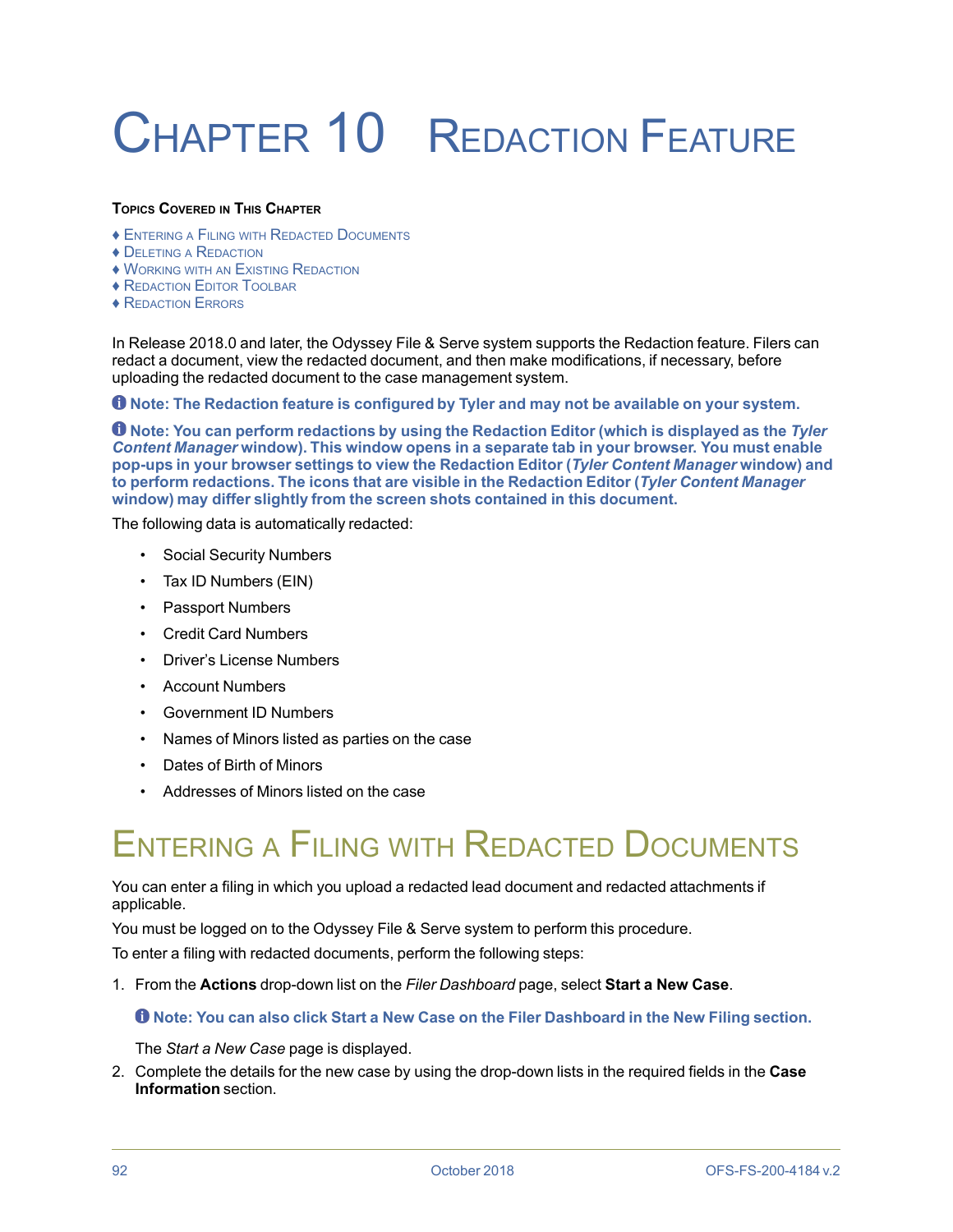- 3. Complete all required fields in the **Party Information** section.
- 4. Enter the filing details for the case in the **Filings** section:

| <b>Filings</b>                                          |                    |                           |                                    |
|---------------------------------------------------------|--------------------|---------------------------|------------------------------------|
| Enter the details for this filing<br><b>Filing Type</b> | <b>Filing Code</b> |                           |                                    |
| EFile                                                   | Acknowledgement    |                           |                                    |
| <b>Filing Description</b>                               |                    |                           |                                    |
|                                                         |                    |                           |                                    |
| <b>Client Reference Number</b>                          |                    | <b>Comments to Court</b>  |                                    |
|                                                         | ❸                  |                           |                                    |
| <b>Courtesy Copies</b>                                  |                    | <b>Preliminary Copies</b> |                                    |
|                                                         | $\mathbf 6$        |                           | $\mathbf 0$                        |
| Due Date                                                |                    |                           |                                    |
| 10                                                      |                    |                           |                                    |
| Filing on Behalf of                                     |                    |                           |                                    |
| 'Select the parties you are filing on behalf of         |                    |                           |                                    |
| Lead Document (Required)                                |                    |                           |                                    |
| Computer                                                |                    | Cloud                     |                                    |
| 土                                                       |                    |                           | 0                                  |
|                                                         |                    |                           |                                    |
| <b>Attachments</b>                                      |                    |                           |                                    |
| Computer                                                |                    | Cloud                     |                                    |
| 土                                                       |                    |                           | 0                                  |
|                                                         |                    |                           |                                    |
| Optional Services and Fees                              |                    |                           |                                    |
| <b>Optional Services and Fees</b>                       | <b>Fee Amount</b>  | Quantity                  | <b>Fee Total</b>                   |
|                                                         |                    |                           | (4) Add Optional Services and Fees |
|                                                         |                    |                           | Undo<br>Save Changes               |

**Figure 10.1 – Filings Section**

- a. Select a filing type from the **Filing Type** drop-down list.
- b. Select a filing code from the **Filing Code** drop-down list.

#### **Note: Depending on your system configuration, some filing codes cause the Due Date field to be enabled.**

After you select the filing code, the fee associated with the filing code is displayed.

- c. Type a description of the filing in the **Filing Description** field.
- d. Type a client reference number in the **Client Reference Number** field.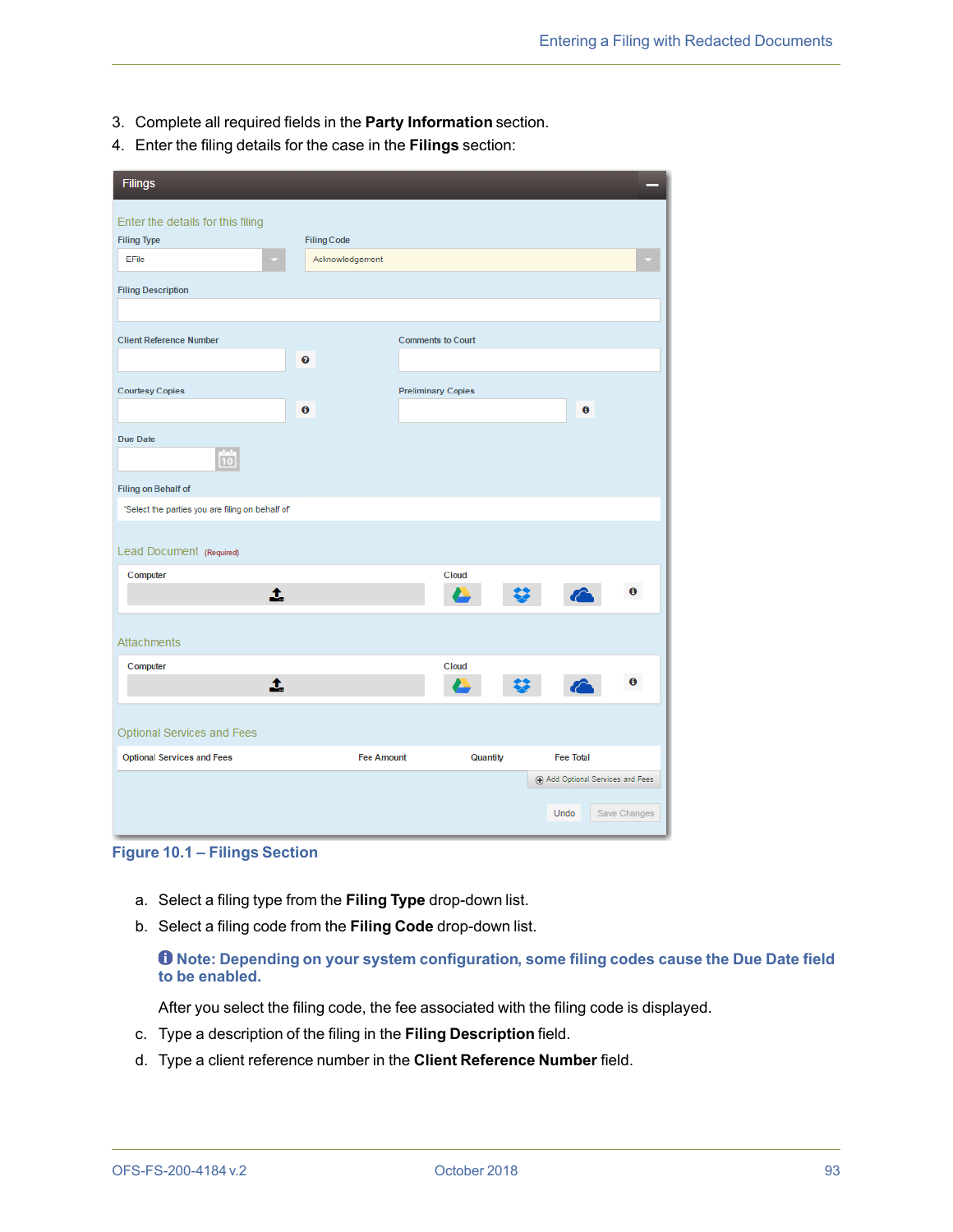**Note: A client reference number is a client-created number for internal purposes only. Most courts do not see or refer to the Client Reference Number field for the filing. This is an optional field.**

- e. Type any relevant comments in the **Comments to Court** field.
- f. If you want to send courtesy copies of the filing to another party, type the recipient's email address in the **Courtesy Copies** field.
- g. If you want to send preliminary copies of the filing to another party, type the recipient's email address in the **Preliminary Copies** field.
- h. Enter the date the filing is due in the **Due Date** field by clicking the calendar icon.

**Note: The Due Date field is configured by Tyler and may not be available on your system.**

A calendar is displayed from which you can select the specified date.

i. Click the **Filing on Behalf of** field to select the parties from the drop-down list.

**Note: The Filing on Behalf of feature is configured by Tyler and may not be available on your system.**

j. Click the **Lead Document** field to select a lead document to upload. If your document is stored in the cloud, click the icon for the cloud service provider where the document is stored.

**Note: Cloud services are configured by Tyler and may not be available on your system. If your system is configured for cloud services, you can upload documents from the following cloud storage providers: Google Drive™ online storage service, Dropbox®, and Microsoft® OneDrive®.**

**Note: The Lead Document field is required. You can upload only one document as a lead document. Only the following file types are supported: PDF and TIFF.**

| Lead Document (Required) |                  |           |                                 |                       |   |  |
|--------------------------|------------------|-----------|---------------------------------|-----------------------|---|--|
| test.pdf $326.05$ $kB$   |                  |           |                                 |                       | × |  |
| <b>Description</b>       |                  |           | <b>Security</b>                 | <b>Auto-Redaction</b> |   |  |
| test.pdf                 | $\bf \bm \theta$ | $\bullet$ | <b>Click to select Security</b> | <b>Auto-Redaction</b> |   |  |
|                          |                  |           |                                 |                       |   |  |

**Figure 10.2 – Lead Document Field in the Filings Section**

k. Type a name for the lead document in the **Description** field.

**Note: Tyler can configure a maximum length for the document name at the client's request. When the maximum length is configured, if you assign a name to a document that exceeds the maximum character length, a warning message is displayed. If you see this type of warning message, you must assign a new name to the document before you can continue with the upload.**

l. Select the level of security to attach to the document from the **Security** drop-down list.

**Auto-Redaction** 

m. If you want to have the document automatically redacted, click

**Note: The Redaction feature is configured by Tyler and may not be available on your system.**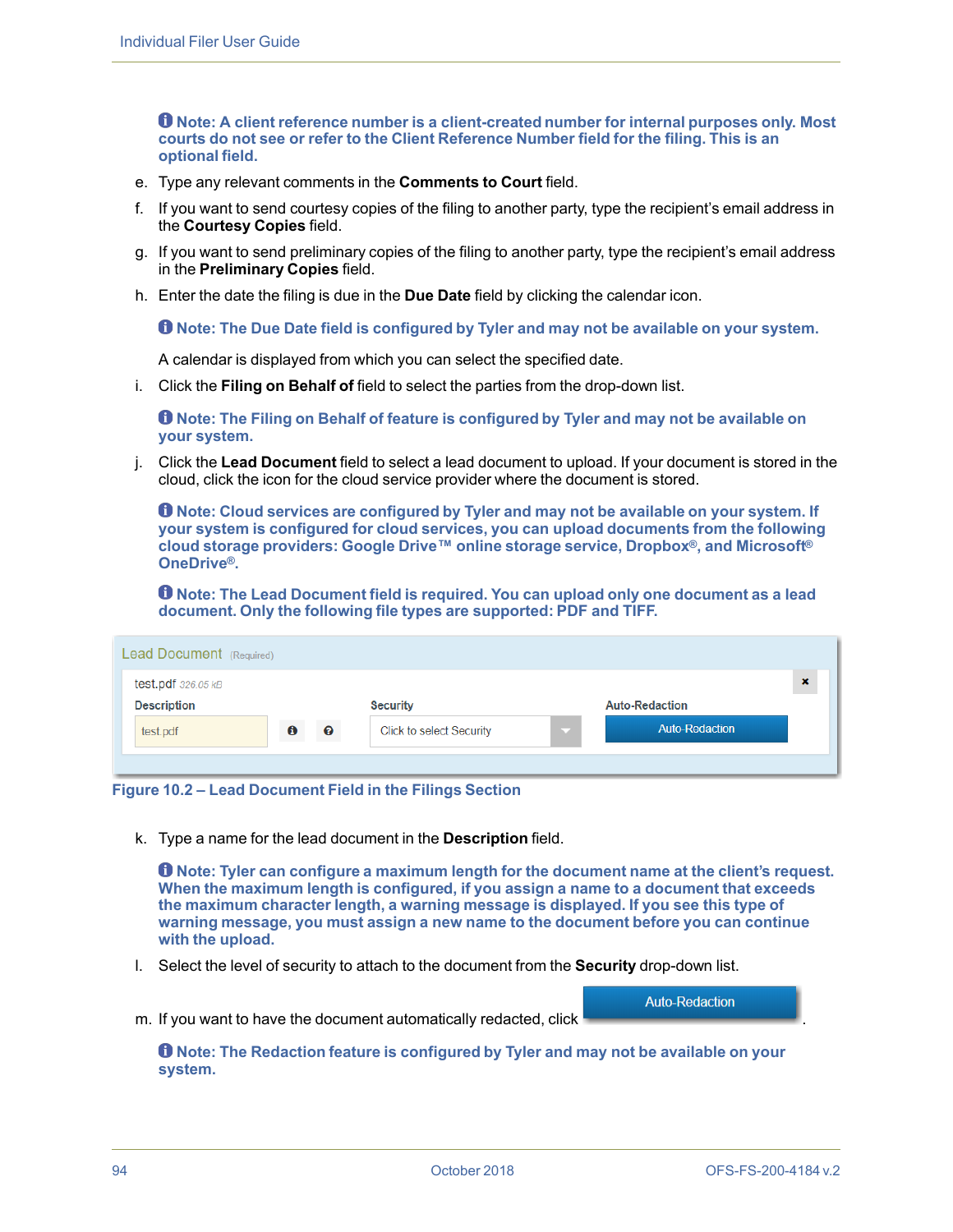**Note: You can upload multiple documents to be redacted. Click**

**Auto-Redaction** 

**after each document.**

n. Wait while the system performs the redactions.



**Figure 10.3 – Auto-Redaction in Progress Verification**

The following dialog box is displayed.

| <b>Auto-Redaction in Progress</b>                                                                                                                                                                      |       |
|--------------------------------------------------------------------------------------------------------------------------------------------------------------------------------------------------------|-------|
| You can choose to close this dialog box. Once the document is<br>redacted, it will show as complete. You can submit the Envelope only<br>after all the documents have performed the redaction process. |       |
|                                                                                                                                                                                                        | Close |

**Figure 10.4 – Auto-Redaction in Progress Dialog Box**

You can close the dialog box while you wait. When the auto-redaction is complete, the system displays the number of redactions that were found in the document.

o. If you want to view the redacted areas, click

**View/Edit Redaction(s)** 

The redacted document is displayed in the Redaction Editor (*Tyler Content Manager* window) in a new tab in your browser.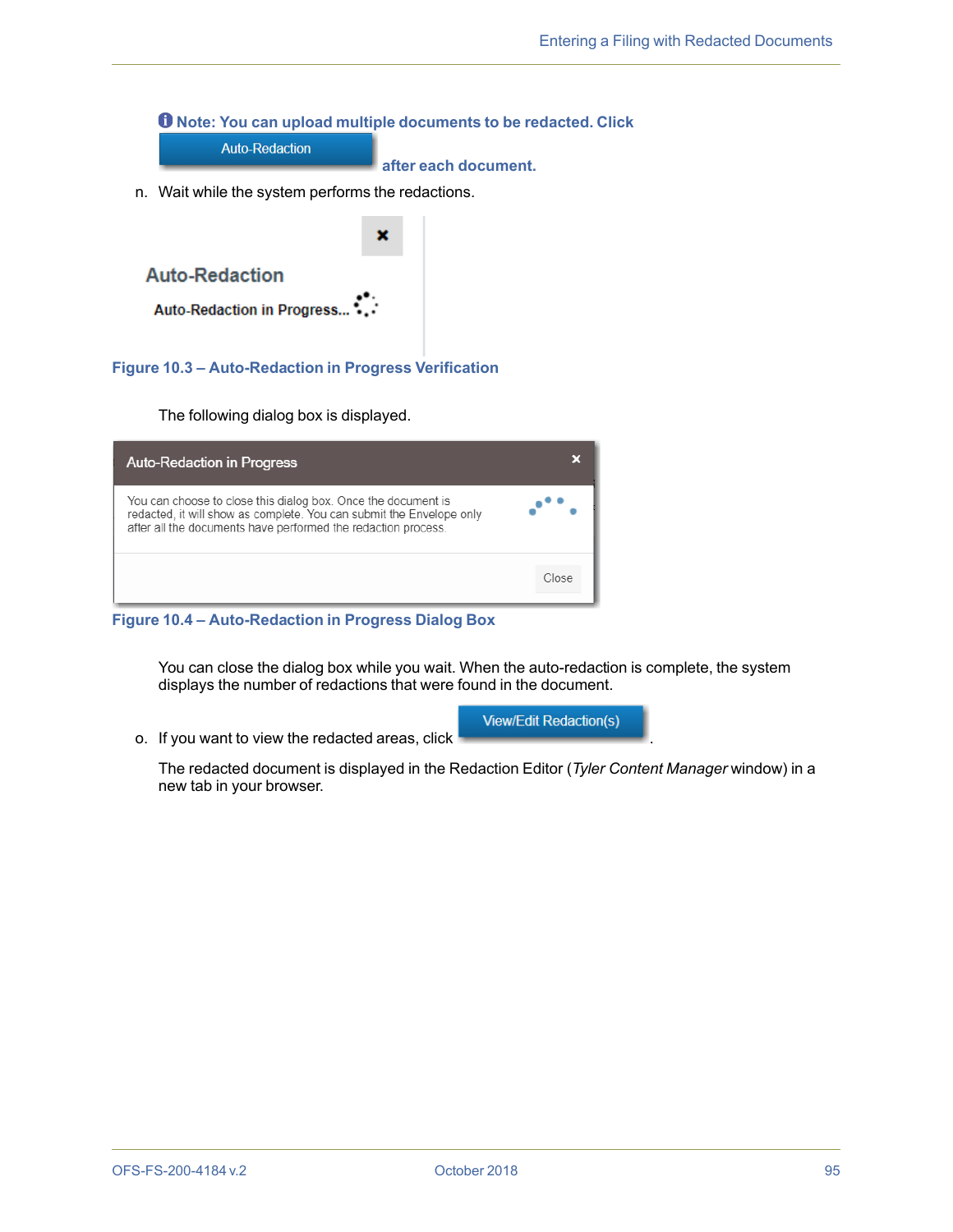

**Figure 10.5 – Redaction Editor (Tyler Content Manager Window)**

p. In the Redaction Editor (*Tyler Content Manager* window), perform manual redactions as necessary.

Click  $\Box$ , and then highlight the area of the document that you want to redact. Continue to redact the desired sections of the document.

**Note: Another way that you can apply a redaction on a text-based, non-scanned PDF document is to highlight the word directly on the image (click and drag), and then right-click to select Redact from the drop-down list.**

#### **VISA** Defendants did illog Copy their traff  $\left| \frac{C_{\text{opt}}}{\text{Redact}} \right|$ ٦r Defendants did illeg **Figure 10.6 – Redaction Options Drop-Down List**

**Note: If you want to delete a redaction, right-click the specified redaction.**

- q. When you are done performing the redactions, click
- r. Close the Redaction Editor (*Tyler Content Manager* window).

|                                                                     |  | $E_{\rm B}$ |                |
|---------------------------------------------------------------------|--|-------------|----------------|
| <b>O</b> Note: Tyler recommends that you click (Close viewer) or    |  |             | Save and close |
| viewer) to close the view rather than the browser's "Close" button. |  |             |                |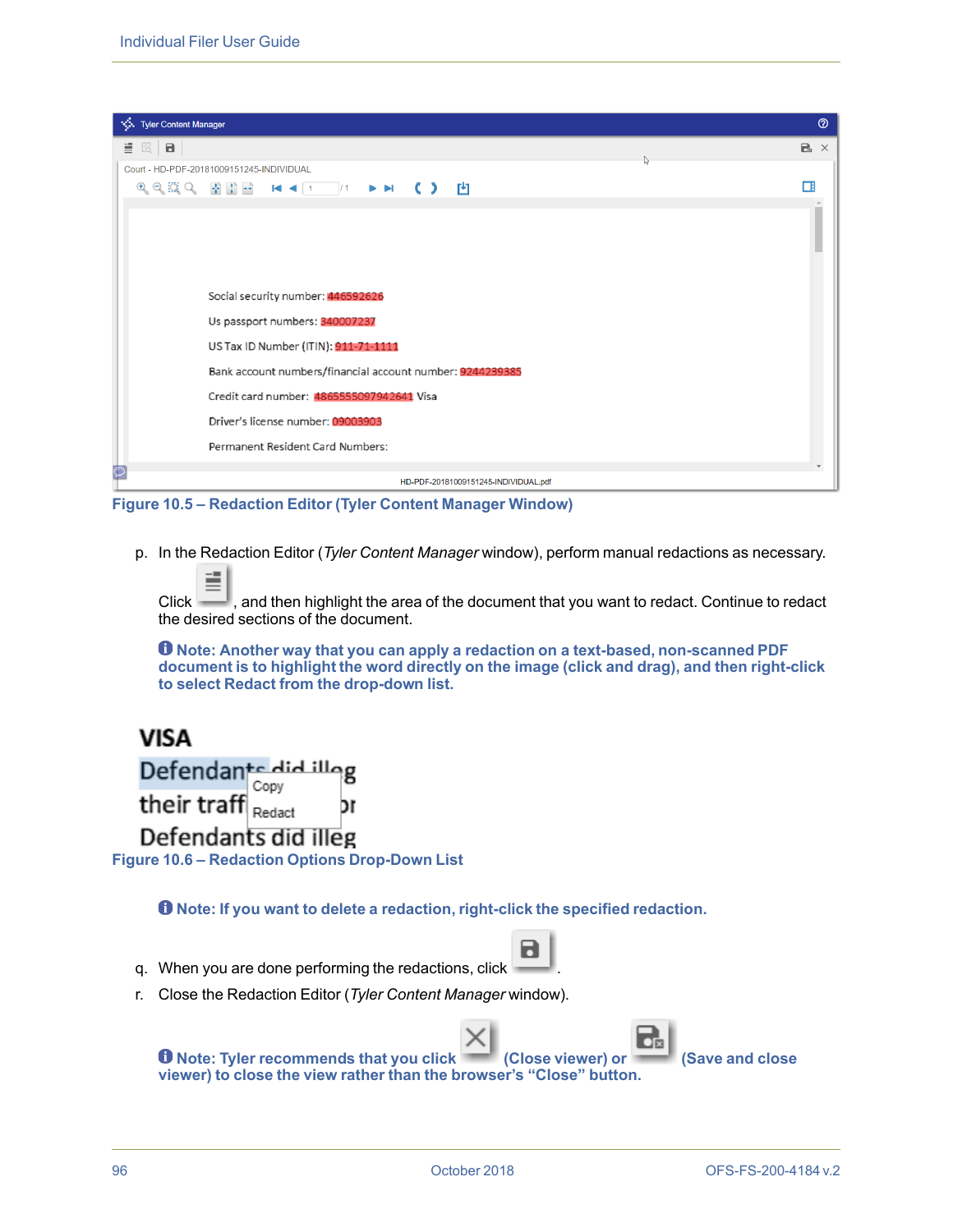s. If you have attachments to upload, click the **Attachments** field to select the documents to upload. If the attachments are stored in the cloud, click the icon for the cloud service provider where the attachments are stored.

**Note: Not all court locations accept attachments. If your court does not accept attachments, create the lead document and attachment as one document, and upload the document in the Lead Document field.**

**Auto-Redaction** 

- t. If you want to redact the attachment, click **Example 2008** Perform the same redaction steps for the attachment as you did for the lead document.
- u. If you want to add an optional service to the filing, click

Add Optional Services and Fees

The **Optional Services and Fees** field is displayed.

| <b>Optional Services and Fees</b>    |                   |          |                                          |             |                                |
|--------------------------------------|-------------------|----------|------------------------------------------|-------------|--------------------------------|
| <b>Optional Services and Fees</b>    | <b>Fee Amount</b> | Quantity | <b>Fee Total</b>                         |             |                                |
| <b>Certified Copies</b>              | Per Page (Custom) | 41       | Per Page (Custom)                        |             | Actions $\blacktriangledown$   |
|                                      |                   |          |                                          |             | Add Optional Services and Fees |
| <b>Optional Services and Fees</b>    |                   |          | Enter number of certified copies desired |             |                                |
| Certified Copies - Per Page (Custom) |                   |          |                                          |             |                                |
|                                      |                   |          |                                          |             |                                |
|                                      |                   |          |                                          | <b>Undo</b> | <b>Save Changes</b>            |
|                                      |                   |          |                                          |             |                                |

**Figure 10.7 – Optional Services and Fees Field in the Optional Services and Fees Section**

v. Select the optional service from the **Optional Services and Fees** drop-down list.



**Figure 10.8 – Optional Services and Fees Drop-Down List**

w. Add more optional services if you want.

**Note: If you try to add the same service twice, a warning message is displayed.**

**Note: If you want to remove the specified optional service before you save your changes, select Remove optional service from the Optional Service Actions drop-down list.**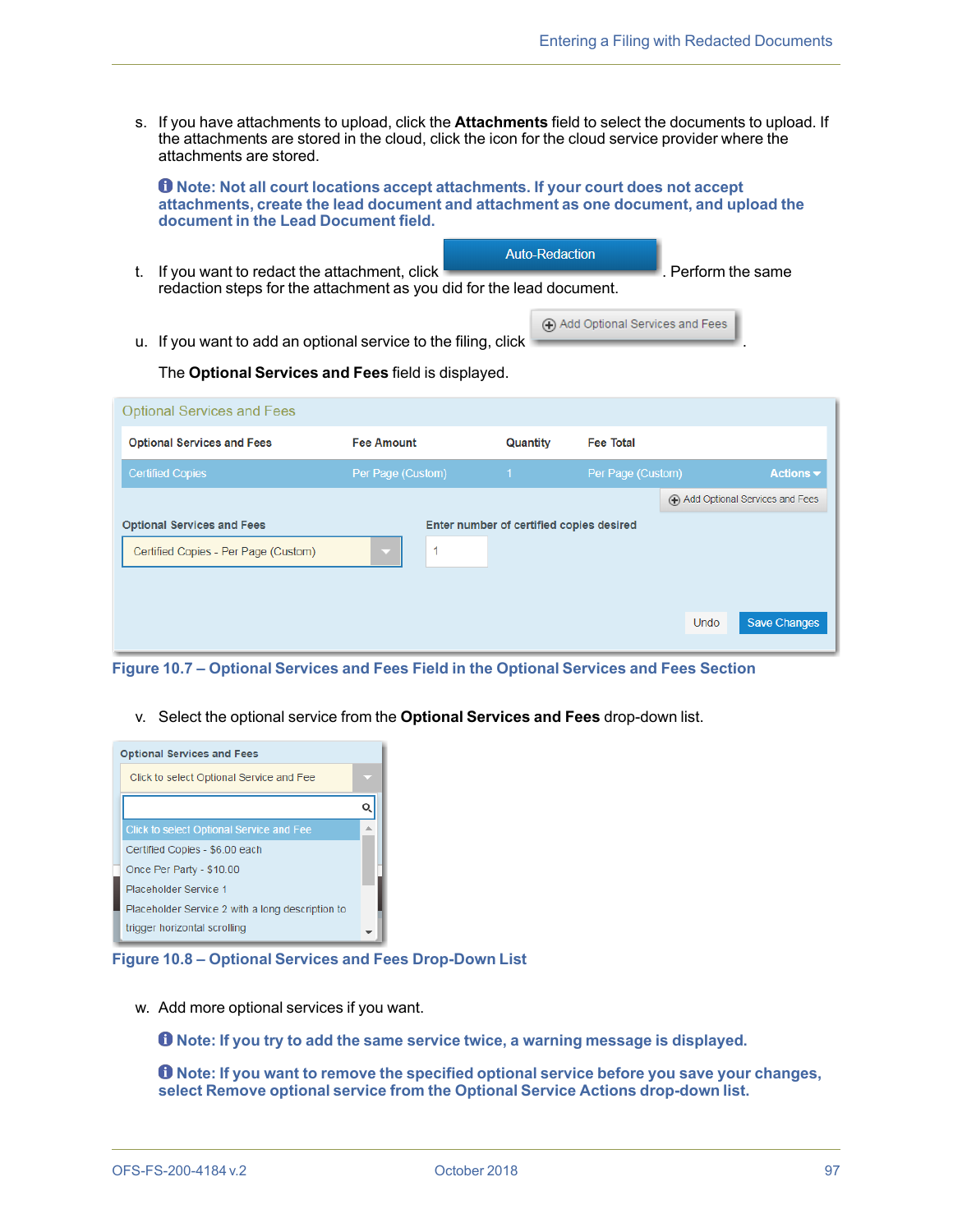**Actions** Remove optional service **Figure 10.9 – Optional Service Actions Drop-Down List Save Changes** x. When you are done adding optional services, click . **Note: After you have added an optional service and saved the changes, you cannot edit that service. You must remove the service and then re-add it.** Add Another Filing y. If you want to add another filing to the case, click The top of the **Filings** section is displayed, where you can begin another filing. **Save Changes** Undo z. Click  $\sim$  to save your changes, or click  $\sim$  to cancel the action. 5. After you have added all of the filings to the case and saved the changes, verify that the service contacts are correct. If you want to add another service contact, select an option from the **Actions** drop-down list in the **Service Contacts** section. 6. Complete the required fields in the **Fees** section. **Save Changes** 7. Click . Summary 8. Click to review a summary of your filing. Submit 9. When you are satisfied with the information in your filing, click .

### FI FTING A REDACTION

After you mark a section to be redacted and before you close the Redaction Editor (*Tyler Content Manager* window), you can delete the specified redaction.

**Note: The Redaction feature is configured by Tyler and may not be available on your system.**

#### **Note: You must enable pop-ups in your browser settings to view the Redaction Editor (***Tyler Content Manager* **window).**

To delete a redaction in a document before you have closed the Redaction Editor (*Tyler Content Manager* window), perform the following steps:

1. Right-click the specified redaction.

The *Annotation Notes* dialog box is displayed.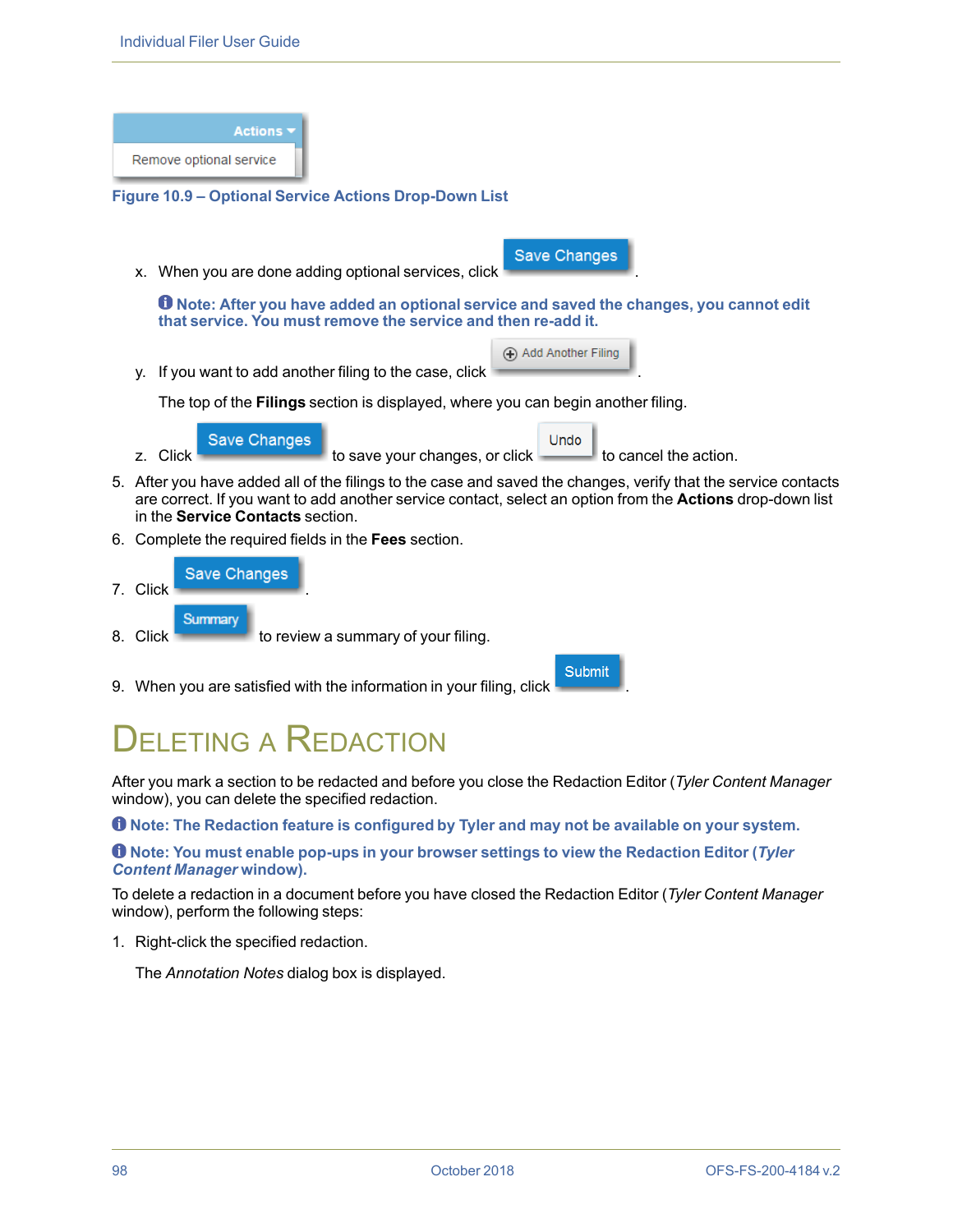

**Figure 10.10 – Annotation Notes Dialog Box**

**Note: From the** *Annotation Notes* **dialog box, you can also annotate the redaction, copy the** redaction, or cut the redaction and paste it in another part of the document. And you can view a

 $\gg$ **detailed history of the redactions that were performed in the document. Click to view the detailed history.**

 $\overline{\mathbb{m}}$ 2. Click  $\begin{array}{c} 2 \end{array}$  to delete the redaction.

The *Delete Annotation* dialog box is displayed.

| Delete Annotation?                                     |                         |
|--------------------------------------------------------|-------------------------|
| Are you sure you wish to delete this annotation?<br>41 |                         |
|                                                        | <b>Delete</b><br>Cancel |

**Figure 10.11 – Delete Annotation Dialog Box**

**Delete**  $3.$  Click  $\sim$  to delete the specified redaction.

## **WORKING WITH AN EXISTING REDACTION**

You can resize or move an existing redaction in the Redaction Editor (*Tyler Content Manager* window).

**Note: The Redaction feature is configured by Tyler and may not be available on your system.**

**Note: You must enable pop-ups in your browser settings to view the Redaction Editor (***Tyler Content Manager* **window).**

To work with an existing redaction, perform the following steps:

- 1. Turn off the manual redaction capability by clicking .
- 2. Locate the existing redaction that you want to resize or move, and then click the block of text.
- 3. Resize the redaction, or move the redaction to another location in the document.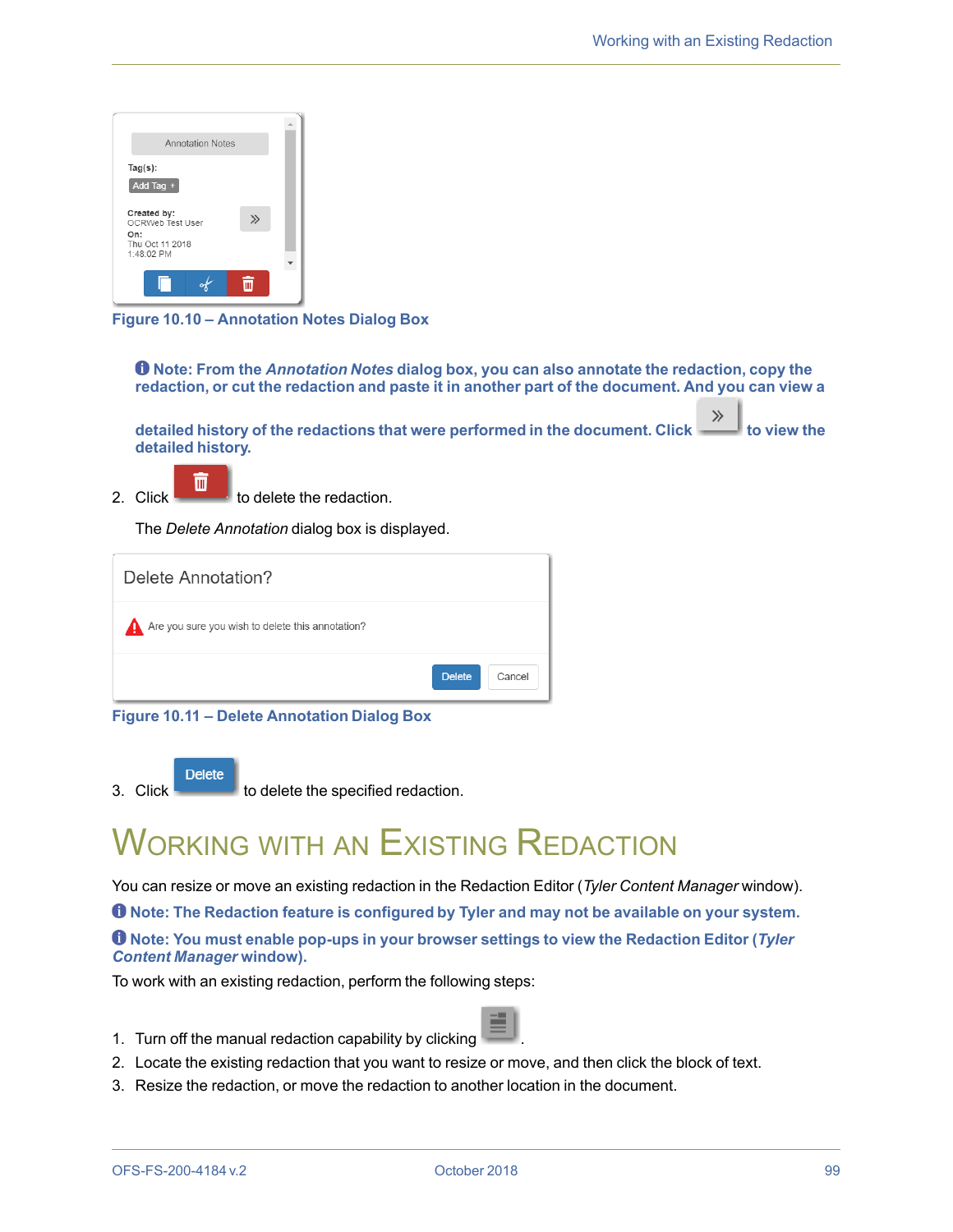$\mathbf{E}$  $\blacksquare$ 4. When you are done, click to save your changes or click to save your changes and close the viewer.

# REDACTION EDITOR TOOLBAR

You can use icons to navigate in the Redaction Editor (which is displayed as the *Tyler Content Manager* window).

#### **Note: The icons that are visible in the Redaction Editor (***Tyler Content Manager* **window) may differ slightly from the screen shots contained in this document.**

The following table describes the icons in the Redaction Editor (*Tyler Content Manager* window).

| Icon | <b>Description</b>                                                                                                  |
|------|---------------------------------------------------------------------------------------------------------------------|
|      | Click this icon to begin to perform a redaction.                                                                    |
|      | Click this icon to stop performing a redaction.                                                                     |
| 6    | Click this icon to save the document.                                                                               |
| ਰੇ   | Click this icon to save and close the document.                                                                     |
|      | Click this icon to close the TCM viewer.                                                                            |
|      | Click this icon to zoom in to a particular place in the<br>document.                                                |
|      | Click this icon to zoom out.                                                                                        |
|      | Click this icon to rubberband (that is, draw a border around)<br>an area of the document in which you want to zoom. |
|      | Click this icon to magnify an area of the document.                                                                 |
|      | Click this icon to fit the document to the window.                                                                  |
|      | Click this icon to fit the document to the height of the<br>window.                                                 |
|      | Click this icon to fit the document to the width of the<br>window.                                                  |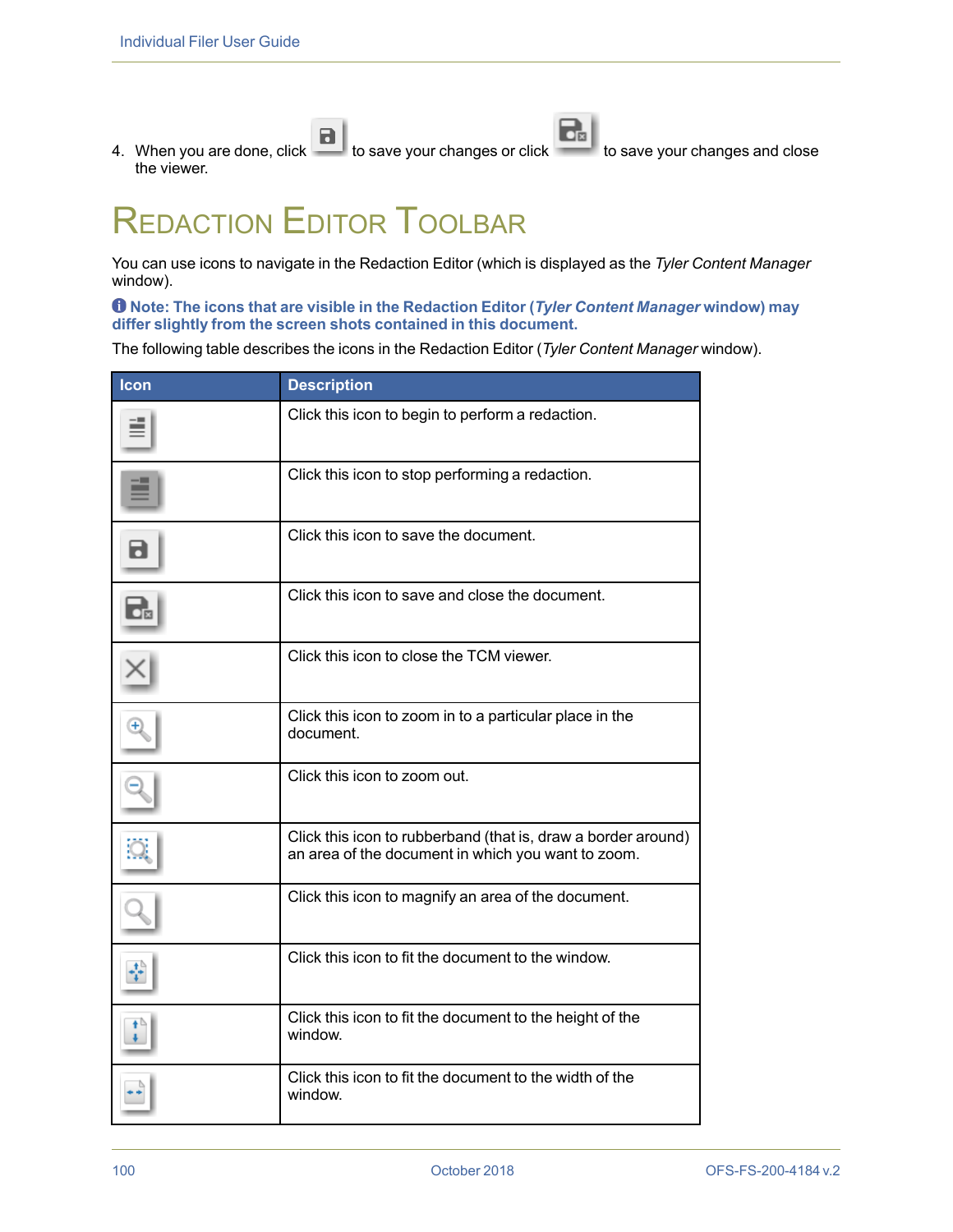| <b>Icon</b> | <b>Description</b>                                                                                                               |
|-------------|----------------------------------------------------------------------------------------------------------------------------------|
|             | Click this icon to view the first page of the document.                                                                          |
|             | Click this icon to view the previous page of the document.                                                                       |
| / 2         | Use this window to view the current page of the document<br>and the length of the document.                                      |
|             | Click this icon to view the next page of the document.                                                                           |
|             | Click this icon to view the last page of the document.                                                                           |
|             | Click this icon to rotate the document to the right.                                                                             |
|             | Click this icon to rotate the document to the left.                                                                              |
|             | Click this icon to download the document.<br><b>O</b> Note: You will be prompted to save the document<br>before you download it. |
|             | Click this icon to toggle thumbnails of the document pages.                                                                      |

When the thumbnail pane is displayed, additional document options become available.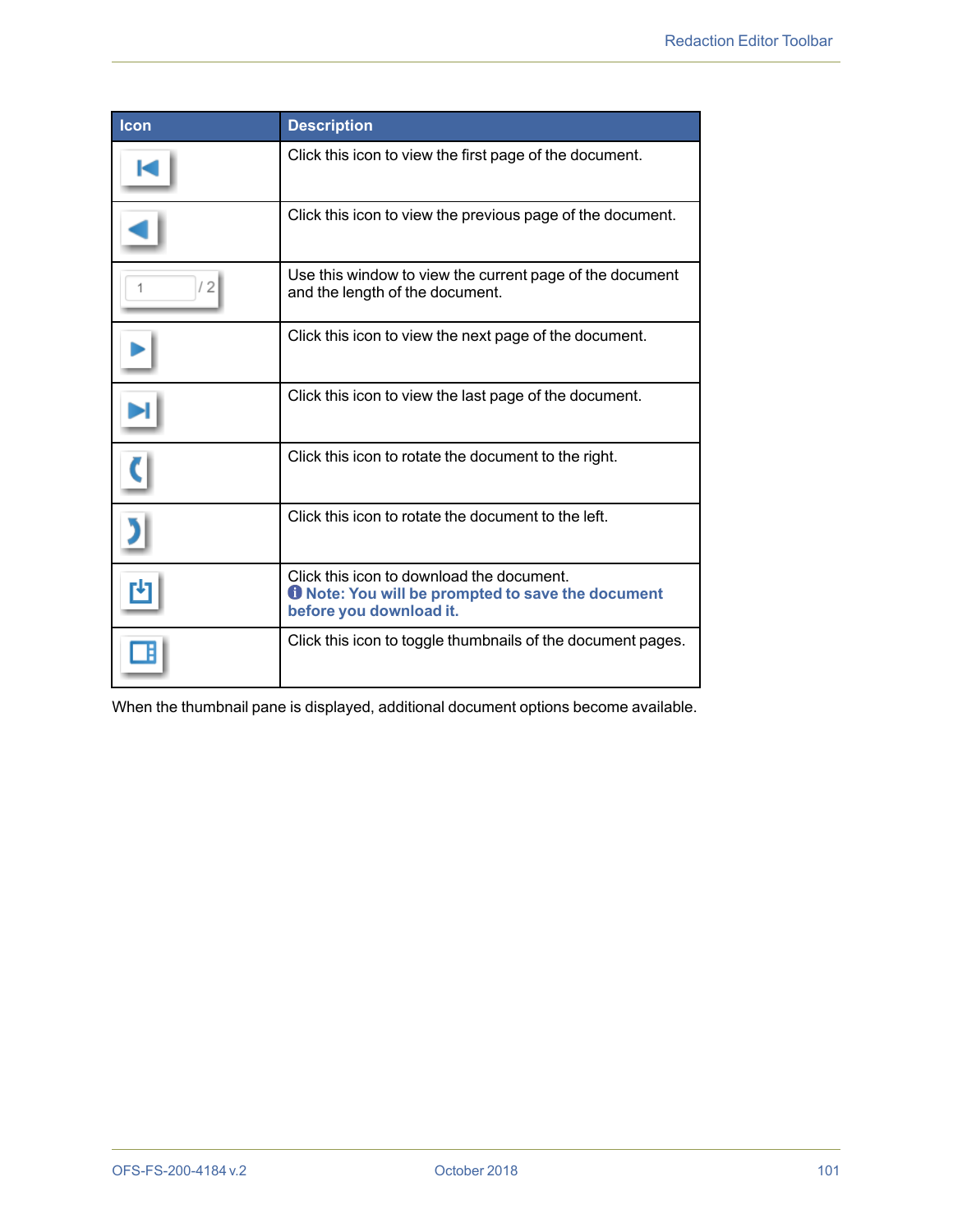| $\langle \rangle$ $\gamma$ $\odot$                                                                                                                                                                                                              | ۸ |
|-------------------------------------------------------------------------------------------------------------------------------------------------------------------------------------------------------------------------------------------------|---|
| <b>SHARF V</b><br>payments on<br>$\begin{split} \underbrace{\text{matrix} \text{argmax}(\mathbf{r})}_{\text{max}(\mathbf{r})} = \mathbf{r} \end{split}$<br><b>STATE</b><br>NOTE<br>· managements<br>÷<br><b>CONTRACTOR</b><br><br>man and state |   |
| <b><i><u>SECURITIES CONT</u></i></b><br>intergration.<br>The site of                                                                                                                                                                            |   |
| 072<br>J.<br><b>TESTANGINES</b>                                                                                                                                                                                                                 |   |

#### **Figure 10.12 – Example of a Thumbnail Pane**

The following table describes the icons in the thumbnail pane.

| <b>Icon</b> | <b>Description</b>                                                                                  |
|-------------|-----------------------------------------------------------------------------------------------------|
|             | Click this icon in the thumbnail pane to view the pages of<br>the document in the Redaction Editor. |
|             | Click this icon in the thumbnail pane to move to the<br>previous annotation page.                   |
|             | Click this icon in the thumbnail pane to move to the next<br>annotation page.                       |
|             | Click this icon in the thumbnail pane to view only the pages<br>that have a redaction on them.      |

# REDACTION ERRORS

Occasionally, a document may fail to redact automatically. If this situation occurs, you can still redact the specified document manually.

If a document fails to redact during the automatic redaction process, an error icon is displayed above the **View/Edit Redaction(s)** button.